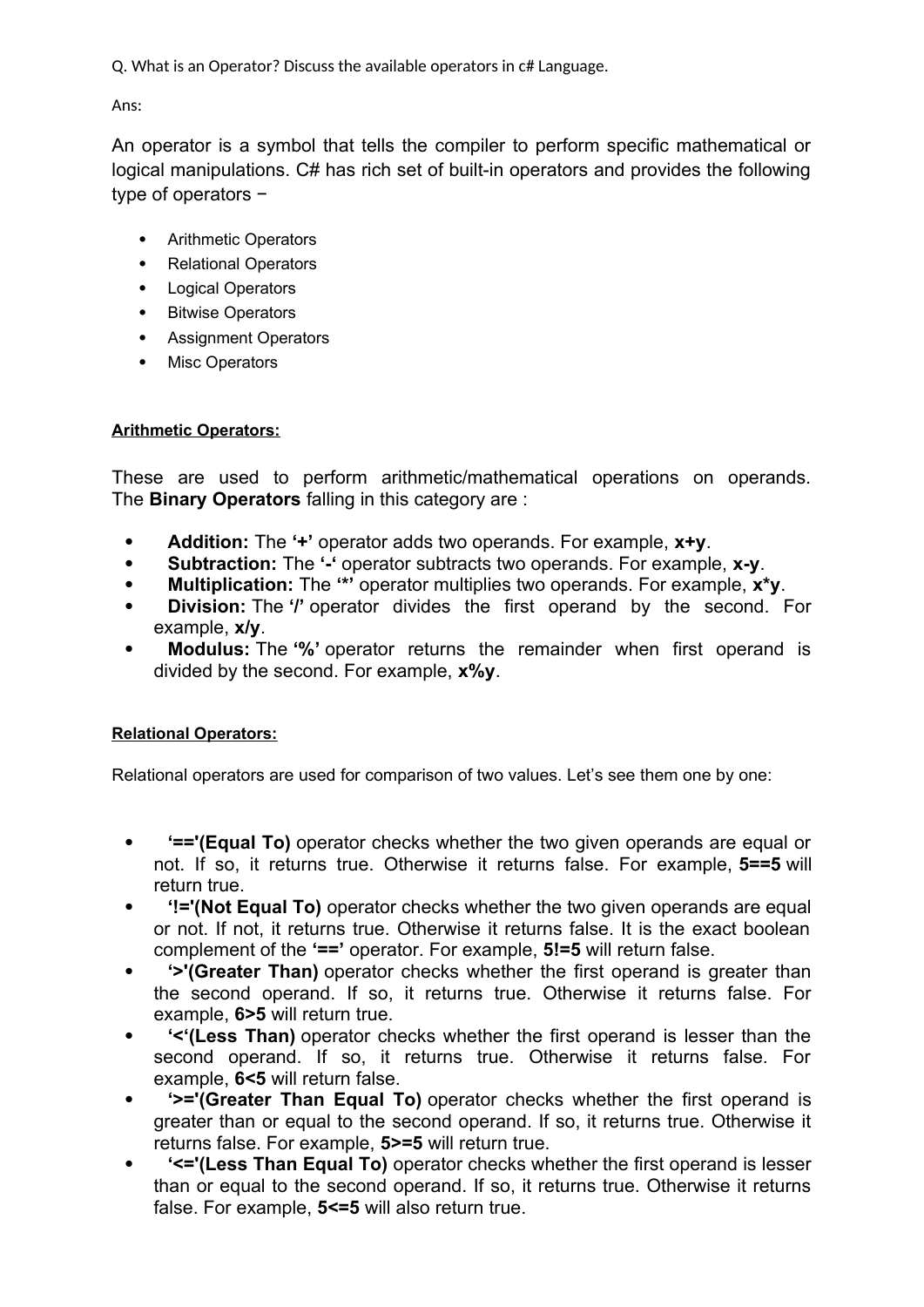## **Logical Operators:**

They are used to combine two or more conditions/constraints or to complement the evaluation of the original condition in consideration. They are described below:

- **Logical AND:** The **'&&'** operator returns true when both the conditions in consideration are satisfied. Otherwise it returns false. For example, **a && b** returns true when both a and b are true (i.e. non-zero).
- **Logical OR:** The **'||'** operator returns true when one (or both) of the conditions in consideration is satisfied. Otherwise it returns false. For example, **a || b** returns true if one of a or b is true (i.e. non-zero). Of course, it returns true when both a and b are true.
- **Logical NOT:** The **'!'** operator returns true the condition in consideration is not satisfied. Otherwise it returns false. For example, **!a** returns true if a is false, i.e. when a=0.

## **Bitwise Operators:**

In C#, there are 6 bitwise operators which work at bit level or used to perform bit by bit operations. Following are the bitwise operators :

- **& (bitwise AND)** Takes two numbers as operands and does AND on every bit of two numbers. The result of AND is 1 only if both bits are 1.
- **| (bitwise OR)** Takes two numbers as operands and does OR on every bit of two numbers. The result of OR is 1 any of the two bits is 1.
- **^ (bitwise XOR)** Takes two numbers as operands and does XOR on every bit of two numbers. The result of XOR is 1 if the two bits are different.
- **<< (left shift)** Takes two numbers, left shifts the bits of the first operand, the second operand decides the number of places to shift.
- **>> (right shift)** Takes two numbers, right shifts the bits of the first operand, the second operand decides the number of places to shift.

## **Assignment operators:**

Assignment operators are used to assigning a value to a variable. The left side operand of the assignment operator is a variable and right side operand of the assignment operator is a value. The value on the right side must be of the same data-type of the variable on the left side otherwise the compiler will raise an error. Different types of assignment operators are shown below:

- **"="(Simple Assignment)** : This is the simplest assignment operator. This operator is used to assign the value on the right to the variable on the left. Example :
- $a = 10$ ;
- $b = 20$ :
- $ch = 'y';$
- **"+="(Add Assignment)** : This operator is combination of '+' and '=' operators. This operator first adds the current value of the variable on left to the value on the right and then assigns the result to the variable on the left. Example :
- $(a += b)$  can be written as  $(a = a + b)$

If initially value stored in a is 5. Then  $(a + 6) = 11$ .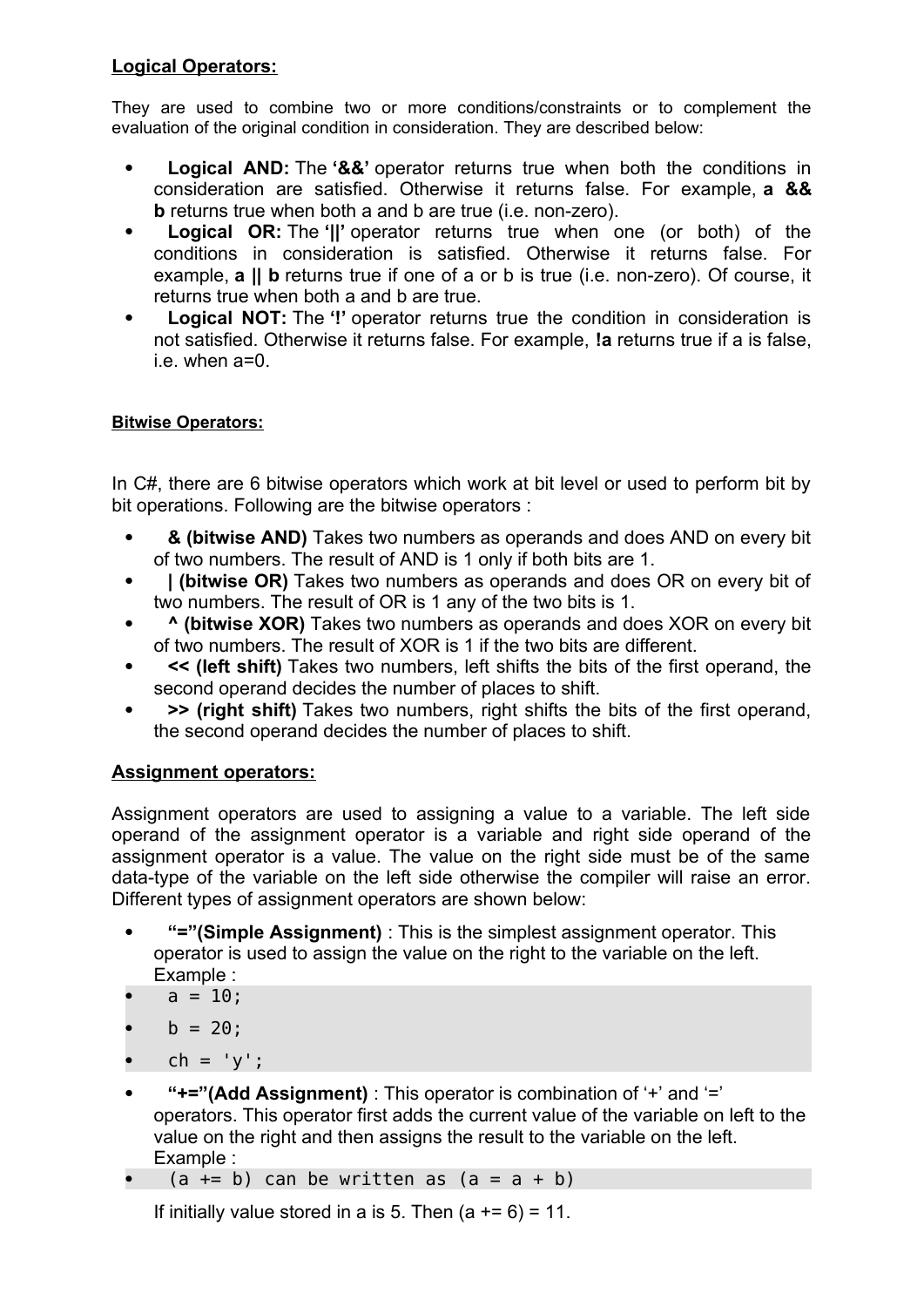**"-="(Subtract Assignment)** : This operator is combination of '-' and '=' operators. This operator first subtracts the current value of the variable on left from the value on the right and then assigns the result to the variable on the left.

Example :

•  $(a -b)$  can be written as  $(a = a - b)$ 

If initially value stored in a is 8. Then  $(a = 6) = 2$ .

- **"\*="(Multiply Assignment)** : This operator is combination of '\*' and '=' operators. This operator first multiplies the current value of the variable on left to the value on the right and then assigns the result to the variable on the left. Example :
- (a  $*= b$ ) can be written as (a = a  $* b$ )

If initially value stored in a is 5. Then  $(a \times = 6) = 30$ .

- **"/="(Division Assignment)** : This operator is combination of '/' and '=' operators. This operator first divides the current value of the variable on left by the value on the right and then assigns the result to the variable on the left. Example :
- (a  $/=$  b) can be written as (a = a  $/$  b)

If initially value stored in a is 6. Then  $(a = 2) = 3$ .

- **"%="(Modulus Assignment)** : This operator is combination of '%' and '=' operators. This operator first modulo the current value of the variable on left by the value on the right and then assigns the result to the variable on the left. Example :
- (a %= b) can be written as (a = a % b)

If initially value stored in a is 6. Then  $(a %= 2) = 0$ .

 **"<<="(Left Shift Assignment)** : This operator is combination of '<<' and '=' operators. This operator first Left shift the current value of the variable on left by the value on the right and then assigns the result to the variable on the left. Example :

• (a < = 2) can be written as (a = a << 2)

If initially value stored in a is 6. Then  $(a \leq 2) = 24$ .

- **">>="(Right Shift Assignment)** : This operator is combination of '>>' and '=' operators. This operator first Right shift the current value of the variable on left by the value on the right and then assigns the result to the variable on the left. Example :
- (a  $>>= 2$ ) can be written as (a = a  $>> 2$ )

If initially value stored in a is 6. Then  $(a \gg 2) = 1$ .

- **"&="(Bitwise AND Assignment)** : This operator is combination of '&' and '=' operators. This operator first "Bitwise AND" the current value of the variable on the left by the value on the right and then assigns the result to the variable on the left. Example :
- (a  $\&= 2$ ) can be written as (a = a  $\&$  2)

If initially value stored in a is 6. Then  $(a 8 = 2) = 2$ .

 **"^="(Bitwise Exclusive OR)** : This operator is combination of '^' and '=' operators. This operator first "Bitwise Exclusive OR" the current value of the variable on left by the value on the right and then assigns the result to the variable on the left. Example :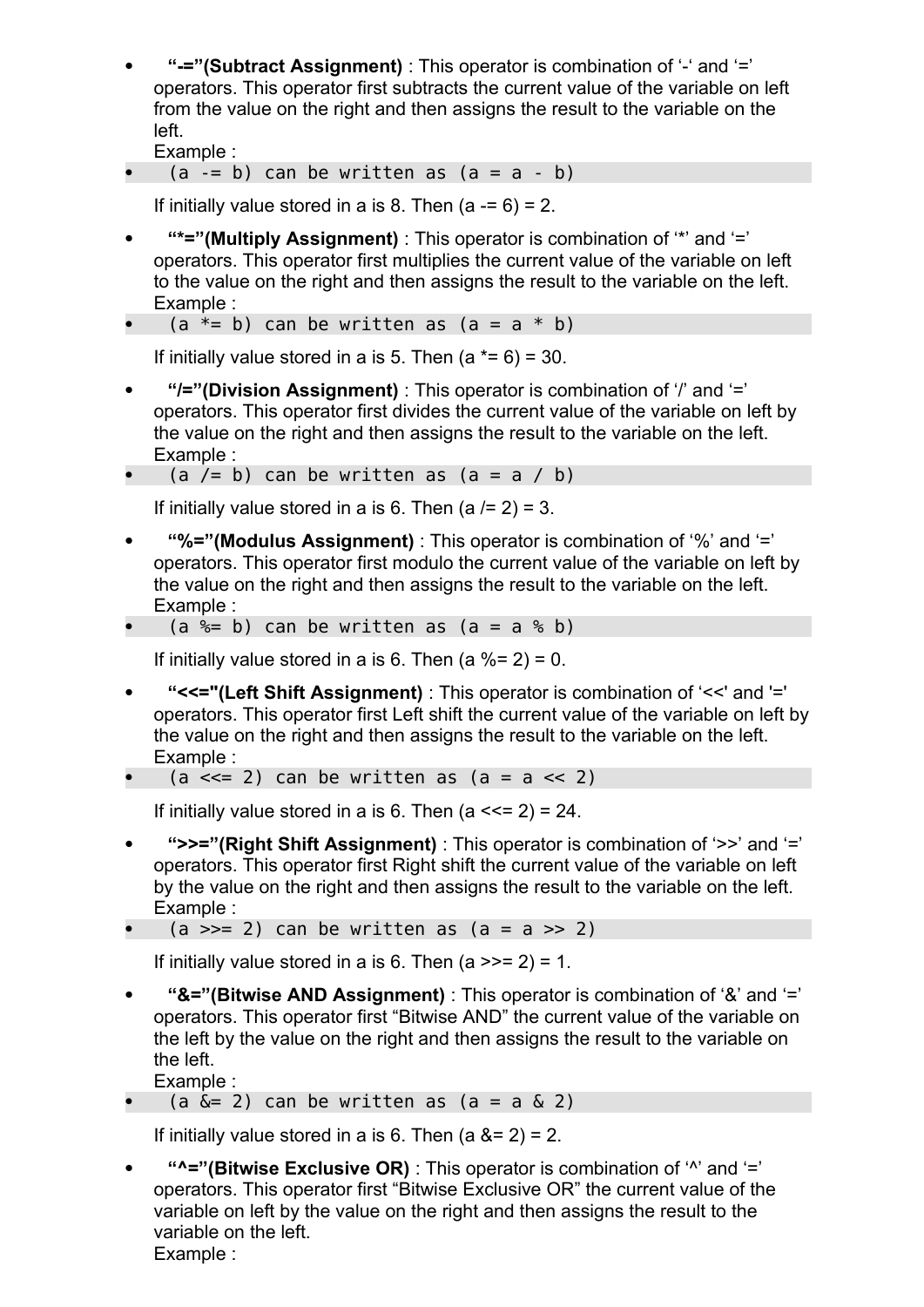(a  $\hat{=}$  2) can be written as (a = a  $\hat{=}$  2)

If initially value stored in a is 6. Then  $(a^2 = 2) = 4$ .

- **"|="(Bitwise Inclusive OR)** : This operator is combination of '|' and '=' operators. This operator first "Bitwise Inclusive OR" the current value of the variable on left by the value on the right and then assigns the result to the variable on the left.
	- Example :
- $(a \mid = 2)$  can be written as  $(a = a \mid 2)$

If initially value stored in a is 6. Then  $(a \mid = 2) = 6$ .

…………………………………………………………………….

Q.2 Define conditional Statement in c # Language. Ans:

It is ternary operator which is a shorthand version of if-else statement. It has three operands and hence the name ternary. It will return one of two values depending on the value of a Boolean expression.

#### **Syntax :**

condition ? first\_expression : second\_expression;

### **Explanation :**

condition: It must be evaluate to true or false.

If the condition is true

first expression is evaluated and becomes the result.

If the condition is false,

second expression is evaluated and becomes the result.

Q.3. What we mean by Operator Precedence? Discuss.

Ans :

Operator precedence determines the grouping of terms in an expression. This affects evaluation of an expression. Certain operators have higher precedence than others; for example, the multiplication operator has higher precedence than the addition operator.

For example  $x = 7 + 3 * 2$ ; here, x is assigned 13, not 20 because operator  $*$  has higher precedence than  $+$ , so the first evaluation takes place for 3<sup>\*</sup>2 and then 7 is added into it.

Here, operators with the highest precedence appear at the top of the table, those with the lowest appear at the bottom. Within an expression, higher precedence operators are evaluated first.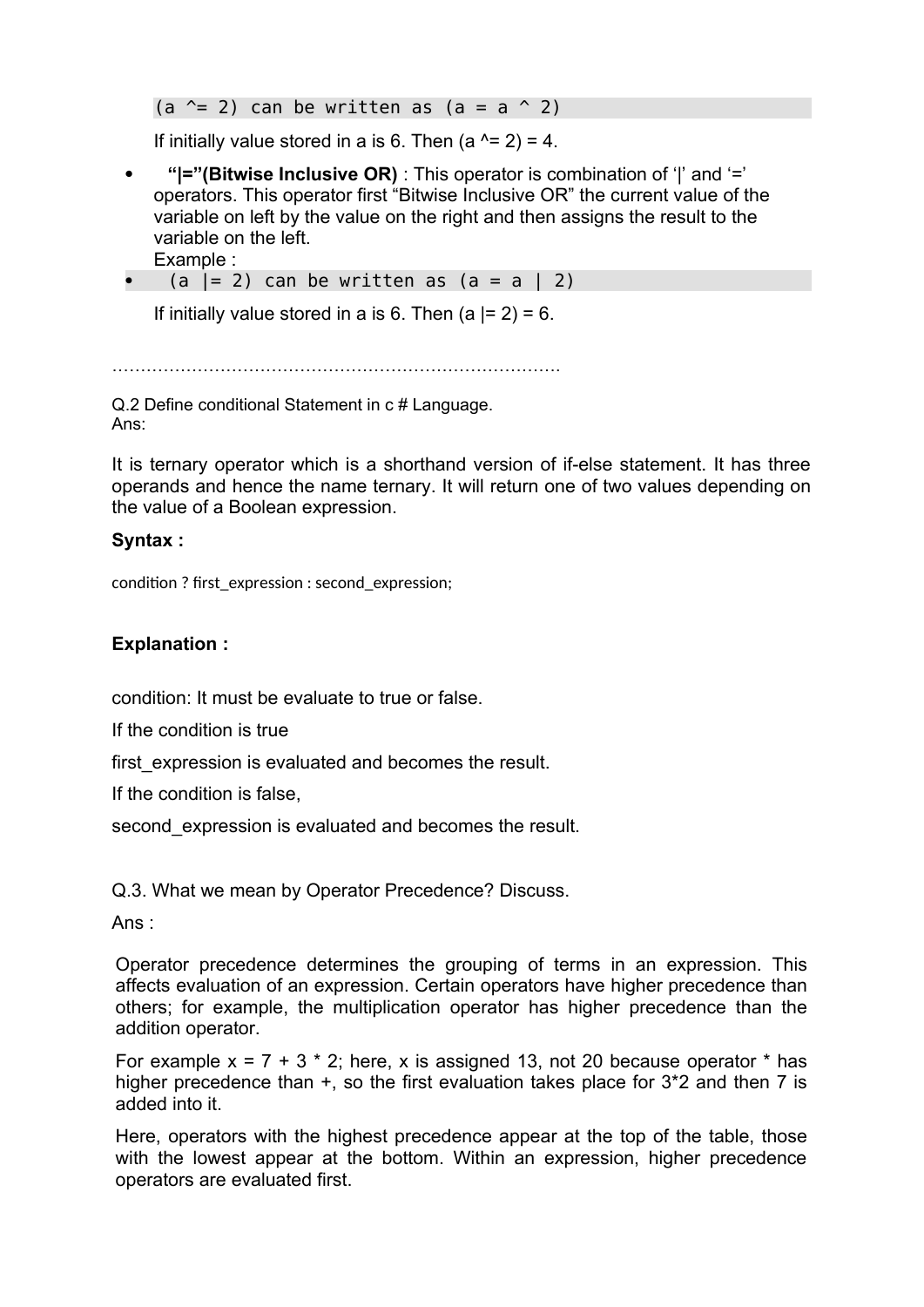| <b>Category</b>    | Operator                                        | <b>Associativity</b> |
|--------------------|-------------------------------------------------|----------------------|
| Postfix            | $() [] -> .++ - -$                              | Left to right        |
| Unary              | + - ! ~ + + - - (type)* & sizeof                | Right to left        |
| Multiplicative     | $*$ / %                                         | Left to right        |
| Additive           | $+ -$                                           | Left to right        |
| Shift              | $<<$ >>                                         | Left to right        |
| Relational         | $<<=>>=$                                        | Left to right        |
| Equality           | $== !=$                                         | Left to right        |
| <b>Bitwise AND</b> | $\&$                                            | Left to right        |
| <b>Bitwise XOR</b> | $\boldsymbol{\wedge}$                           | Left to right        |
| <b>Bitwise OR</b>  |                                                 | Left to right        |
| Logical AND        | &&                                              | Left to right        |
| Logical OR         | $\mathcal{L}^{\text{max}}_{\text{max}}$         | Left to right        |
| Conditional        | $?$ :                                           | Right to left        |
| Assignment         | $= + = - = * = / = % = > > = < = & < = & < = -$ | Right to left        |
| Comma              | $\pmb{\cdot}$                                   | Left to right        |

Q. 4. What is decision making statements? Discuss .

Ans :

Decision making structures requires the programmer to specify one or more conditions to be evaluated or tested by the program, along with a statement or statements to be executed if the condition is determined to be true, and optionally, other statements to be executed if the condition is determined to be false.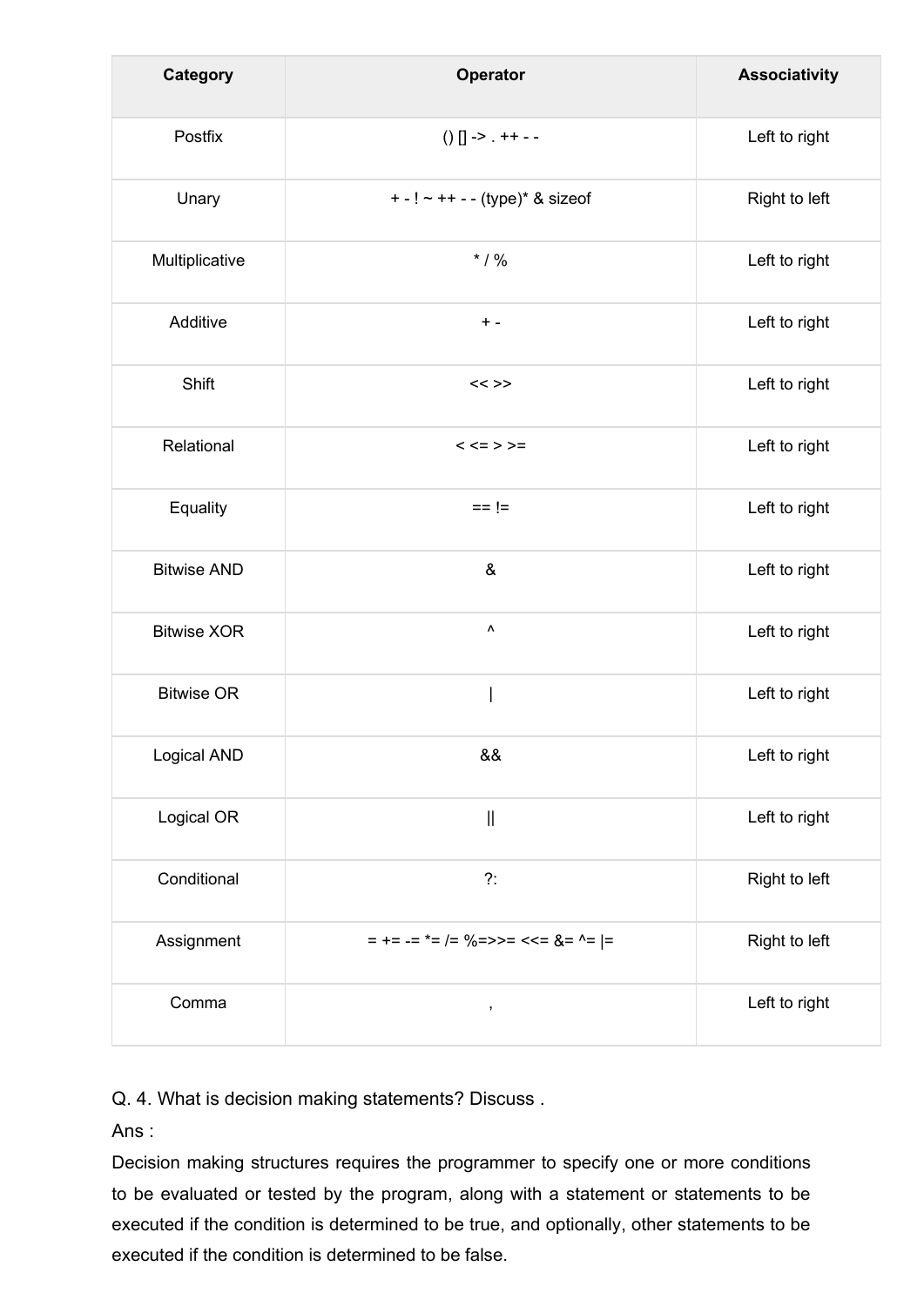### **C# provides following types of decision making statements:**

## **if statement:**

An **if** statement consists of a boolean expression followed by one or more statements.

## **Syntax**

The syntax of an if statement in C# is −

```
if(boolean_expression) 
{
   /* statement(s) will execute if the boolean expression is true
*/
}
```
If the boolean expression evaluates to **true**, then the block of code inside the if statement is executed. If boolean expression evaluates to **false**, then the first set of code after the end of the if statement(after the closing curly brace) is executed.

## **If else statement:**

An **if** statement can be followed by an optional **else** statement, which executes when the boolean expression is false.

## **Syntax**

The syntax of an **if...else** statement in C# is −

```
if(boolean_expression) {
    /* statement(s) will execute if the boolean expression is true
*/
} else {
   /* statement(s) will execute if the boolean expression is 
false */
}
```
If the boolean expression evaluates to **true**, then the **if block** of code is executed, otherwise **else block** of code is executed.

## **nested if statement:**

It is always legal in C# to **nest** if-else statements, which means we can use one if or else if statement inside another if or else if statement(s).

## **Syntax**

The syntax for a **nested if** statement is as follows −

```
if( boolean_expression 1) {
   /* Executes when the boolean expression 1 is true */ if(boolean_expression 2) {
      /* Executes when the boolean expression 2 is true */ }
```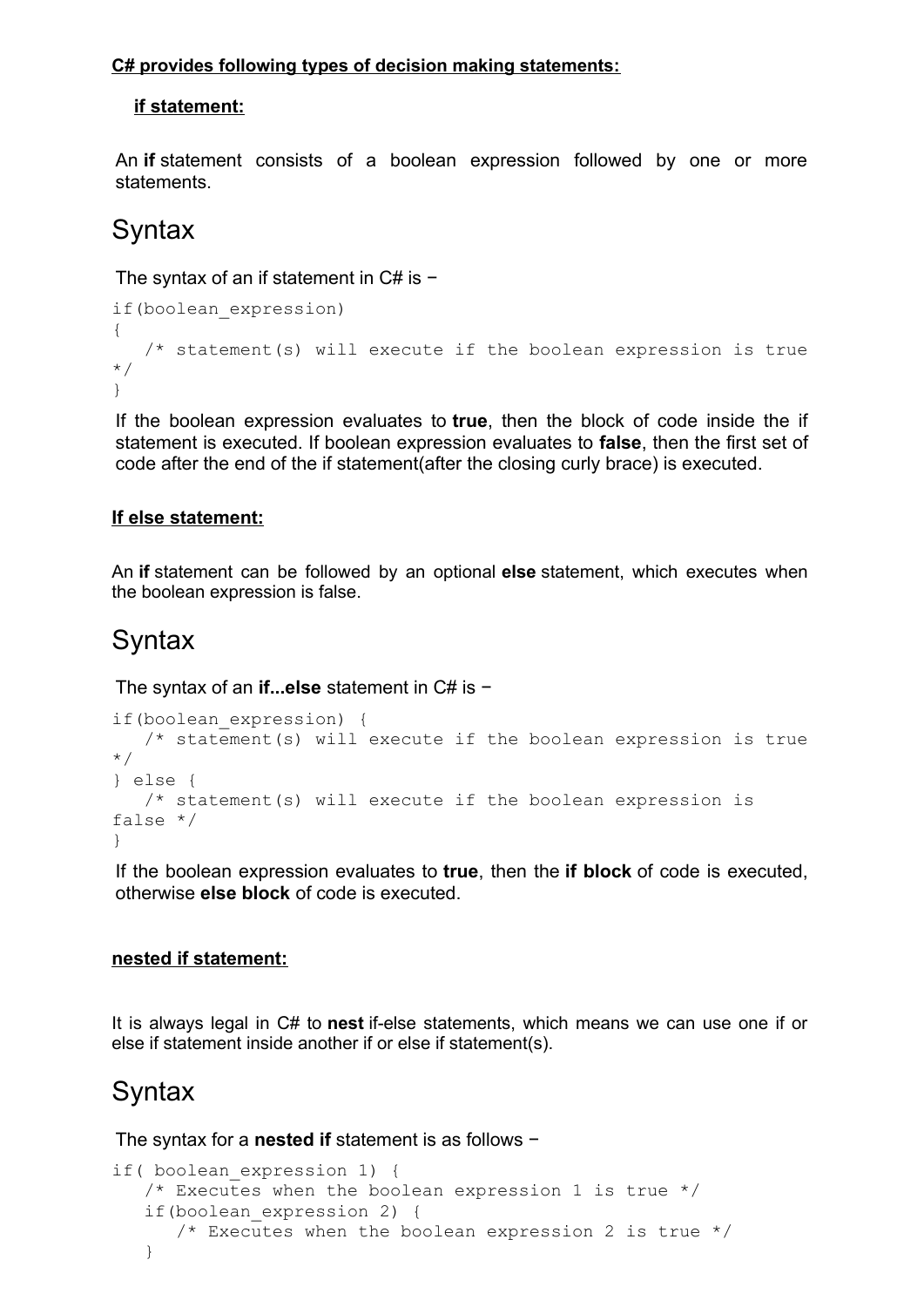}

We can nest **else if...else** in the similar way as we have nested *if* statement.

#### **switch statement:**

A **switch** statement allows a variable to be tested for equality against a list of values. Each value is called a case, and the variable being switched on is checked for each **switch case**.

## **Syntax**

The syntax for a **switch** statement in C# is as follows −

```
switch(expression)
  {
   case constant-expression1 :
      statement(s);
      break;
    case constant-expression2 :
    case constant-expression3 :
      statement(s);
      break;
   /* we can have any number of case statements */ default : /* Optional */
   statement(s);
}
```
The following rules apply to a **switch** statement −

- The **expression** used in a **switch** statement must have an integral or enumerated type, or be of a class type in which the class has a single conversion function to an integral or enumerated type.
- We can have any number of case statements within a switch. Each case is followed by the value to be compared to and a colon.
- The **constant-expression** for a case must be the same data type as the variable in the switch, and it must be a constant or a literal.
- When the variable being switched on is equal to a case, the statements following that case will execute until a **break** statement is reached.
- When a **break** statement is reached, the switch terminates, and the flow of control jumps to the next line following the switch statement.
- Not every case needs to contain a **break**. If no **break** appears, then it will raise a compile time error.
- A **switch** statement can have an optional **default** case, which must appear at the end of the switch. The default case can be used for performing a task when none of the cases is true.

#### **Nested switch statement:**

It is possible to have a switch as part of the statement sequence of an outer switch. Even if the case constants of the inner and outer switch contain common values, no conflicts will arise.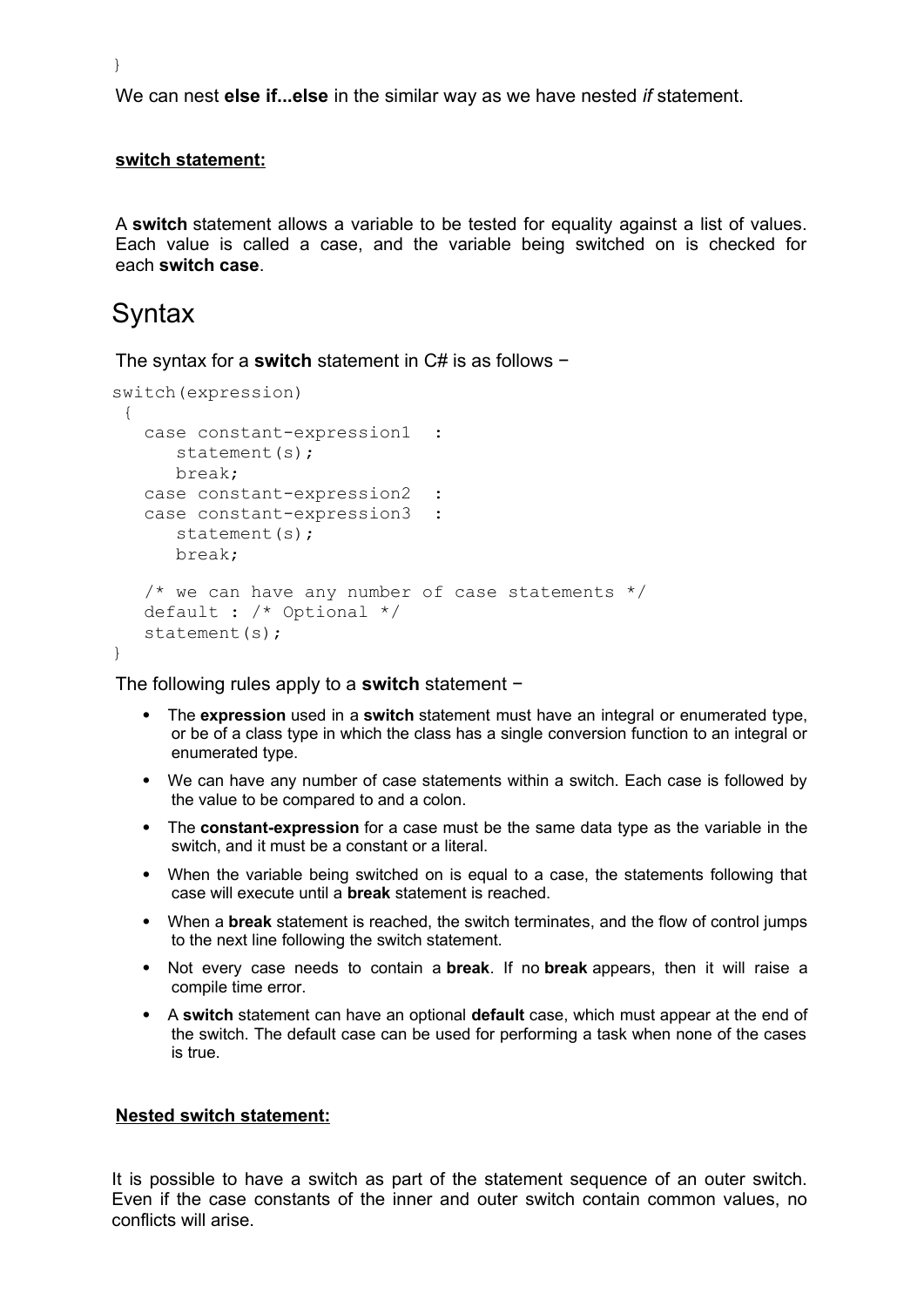# **Syntax**

## The syntax for a **nested switch** statement is as follows −

```
switch(ch1) 
{
   case 'A':
   Console.WriteLine("This A is part of outer switch" );
   switch(ch2)
  {
       case 'A':
          Console.WriteLine("This A is part of inner switch" );
          break;
       case 'B': /* inner B case code */
    }
   break;
   case 'B': /* outer B case code */
}
………………………………………………….
```
### **Q. 5. What we mean Loops? Discuss the loops available in C # Language.**

Ans:

There may be a situation, when we need to execute a block of code several number of times. In general, the statements are executed sequentially: The first statement in a function is executed first, followed by the second, and so on.

A loop statement allows us to execute a statement or a group of statements multiple times and following is the general from of a loop statement in most of the programming languages –

C# provides following types of loop to handle looping requirements.

## **While loop :**

It repeats a statement or a group of statements while a given condition is true. It tests the condition before executing the loop body. or

A **while** loop statement in C# repeatedly executes a target statement as long as a given condition is true.

# Syntax:

The syntax of a **while** loop in C# is −

```
while(condition)
  {
   statement(s);
}
```
Here, **statement(s)** may be a single statement or a block of statements. The **condition** may be any expression, and true is any non-zero value. The loop iterates while the condition is true.

When the condition becomes false, program control passes to the line immediately following the loop.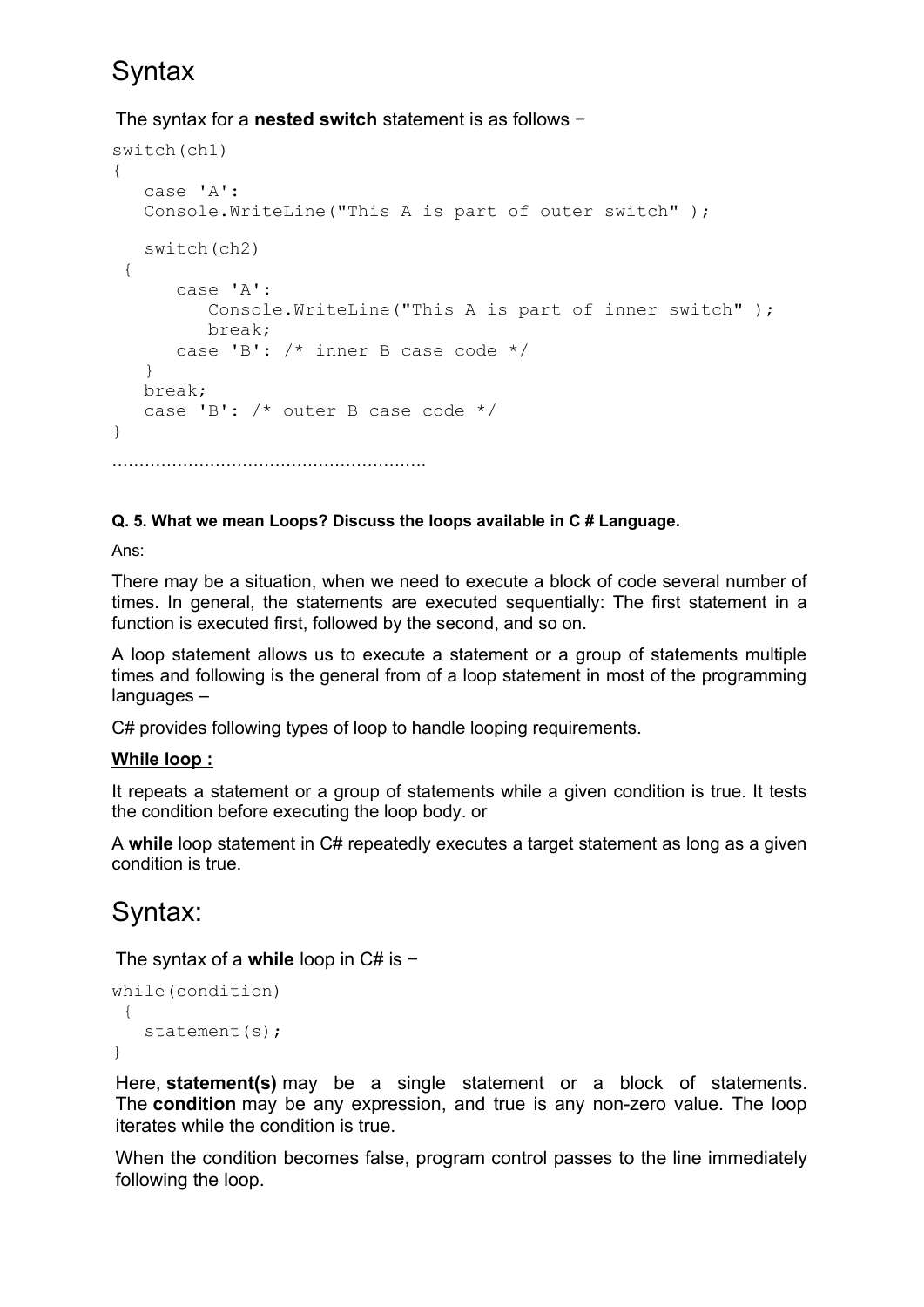## **For Loop:**

It executes a sequence of statements multiple times and abbreviates the code that manages the loop variable. Or

A **for** loop is a repetition control structure that allows you to efficiently write a loop that needs to execute a specific number of times.

## **Syntax**

The syntax of a **for** loop in C# is −

```
for ( init; condition; increment ) 
{
   statement(s);
}
```
Here is the flow of control in a for loop −

- The **init** step is executed first, and only once. This step allows you to declare and initialize any loop control variables. You are not required to put a statement here, as long as a semicolon appears.
- Next, the **condition** is evaluated. If it is true, the body of the loop is executed. If it is false, the body of the loop does not execute and flow of control jumps to the next statement just after the for loop.
- After the body of the for loop executes, the flow of control jumps back up to the **increment** statement. This statement allows you to update any loop control variables. This statement can be left blank, as long as a semicolon appears after the condition.
- The condition is now evaluated again. If it is true, the loop executes and the process repeats itself (body of loop, then increment step, and then again testing for a condition). After the condition becomes false, the for loop terminates.

 $\bullet$ 

## **Do While Loop:**

It is similar to a while statement, except that it tests the condition at the end of the loop body

Unlike **for** and **while** loops, which test the loop condition at the start of the loop, the **do...while** loop checks its condition at the end of the loop.

A **do...while** loop is similar to a while loop, except that a do...while loop is guaranteed to execute at least one time.

## Syntax:

The syntax of a **do...while** loop in C# is −

```
do 
{
   statement(s);
} while( condition );
```
Notice that the conditional expression appears at the end of the loop, so the statement(s) in the loop execute once before the condition is tested.

If the condition is true, the flow of control jumps back up to do, and the statement(s) in the loop execute again. This process repeats until the given condition becomes false.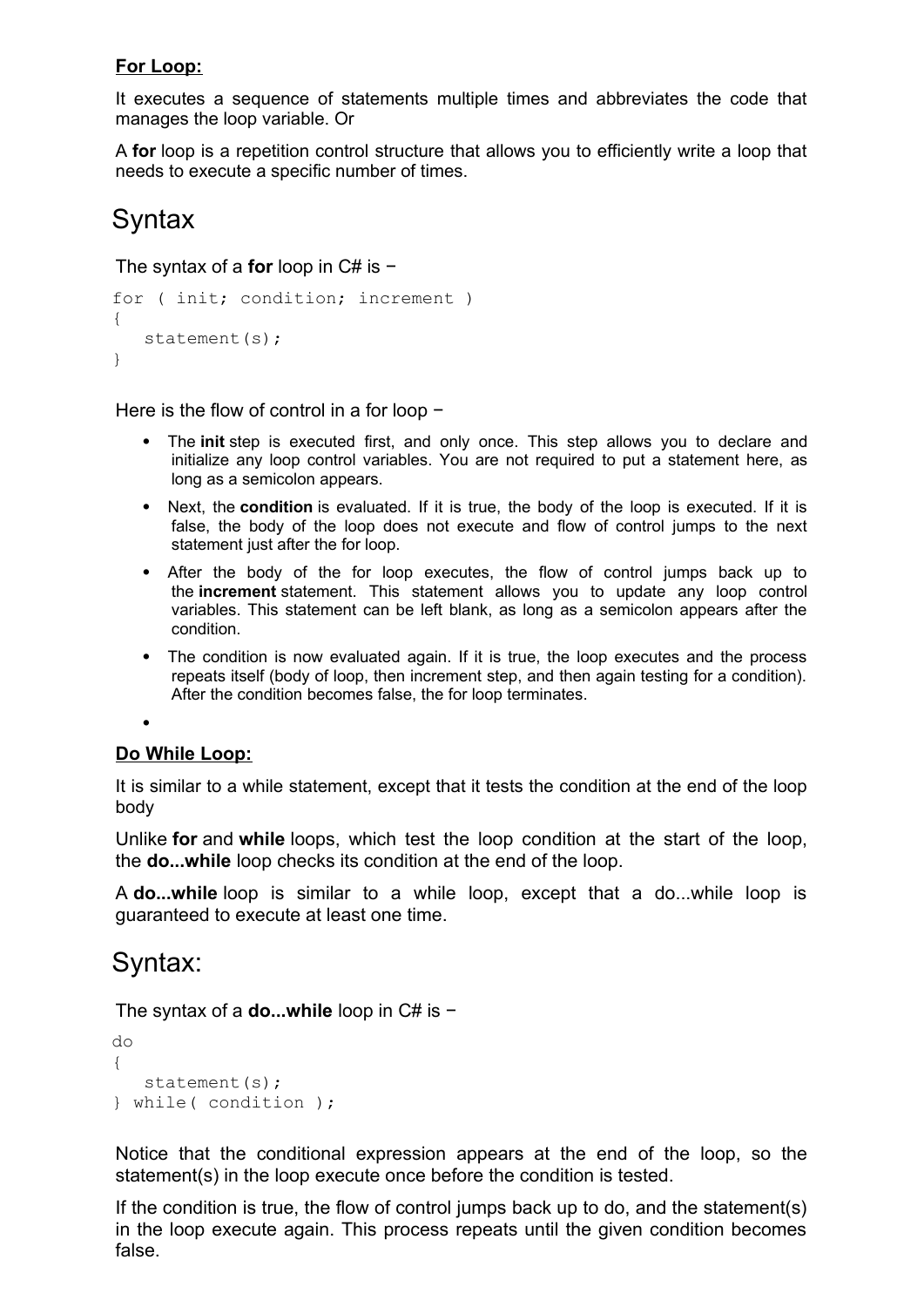### **For Each Loop:**

The **foreach loop** is used to iterate over the elements of the collection. The collection may be an array or a list. It executes for each element present in the array.

- It is necessary to enclose the statements of foreach loop in curly braces  $\{\}$ .
- Instead of declaring and initializing a loop counter variable, you declare a variable that is the same type as the base type of the array, followed by a colon, which is then followed by the array name.
- In the loop body, you can use the loop variable you created rather than using an indexed array element.

## **Syntax:**

foreach(data\_type var\_name in collection\_variable)

{

// statements to be executed

}

……………………………………………………

Q. 6. Discuss the Break, Continue and Go To Statement in C # Language.

Ans :

In C#, Jump statements are used to transfer control from one point to another point in the program due to some specified code while executing the program.

#### **Break statement :**

The break statement is used to terminate the loop or statement in which it present. After that, the control will pass to the statements that present after the break statement, if available. If the break statement present in the nested loop, then it terminates only those loops which contains break statement.

```
using System; 
class Geeks 
{ 
    static public void Main() 
    { 
        for (int i = 1; i < 4; i++)
         { 
             if (i == 3)break; 
             Console.WriteLine("GeeksforGeeks"); 
        } 
   } 
}
```